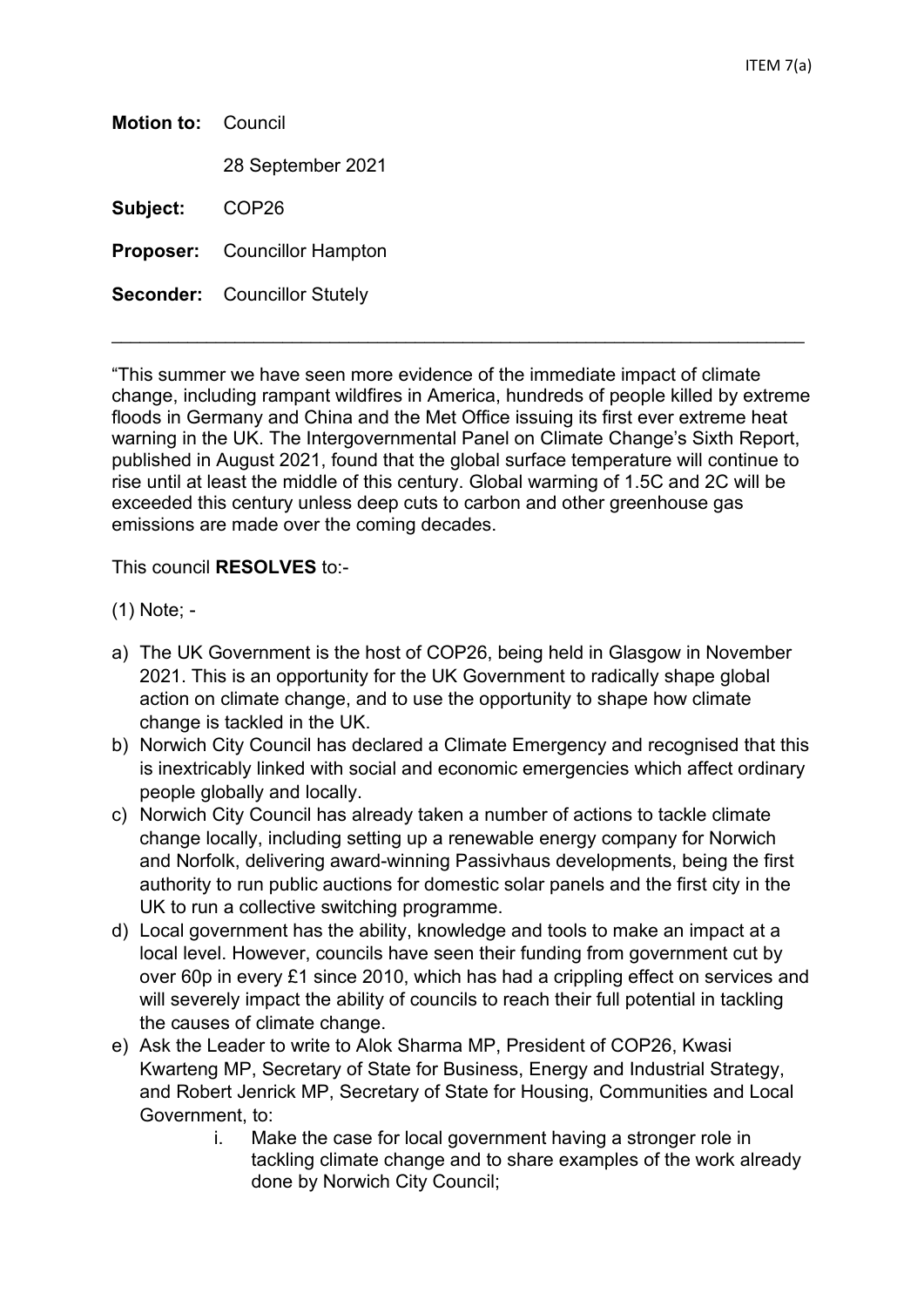- ii. Call for the UK Government to provide councils with the resource and powers necessary to take even more ambitious action to tackle climate change;
- iii. State our support for substantial public investment in a green recovery that tackles the Climate Emergency, creates climate jobs and is underpinned by a fair deal for workers.
- (2) continue to review the progress made by Norwich City Council in meeting the goals and objectives set out in Norwich City Council's Climate Emergency declaration.
- (3) continue to work with employers in the city, including businesses, the third sector, charities and the public sector through the LEP, BID and Good Economy Commission, Norwich 2040 Partnership and Norwich Climate Commission to encourage them to take steps to reduce their carbon emissions and operate in a more sustainable way, and learn from any best practice that they've already put in place.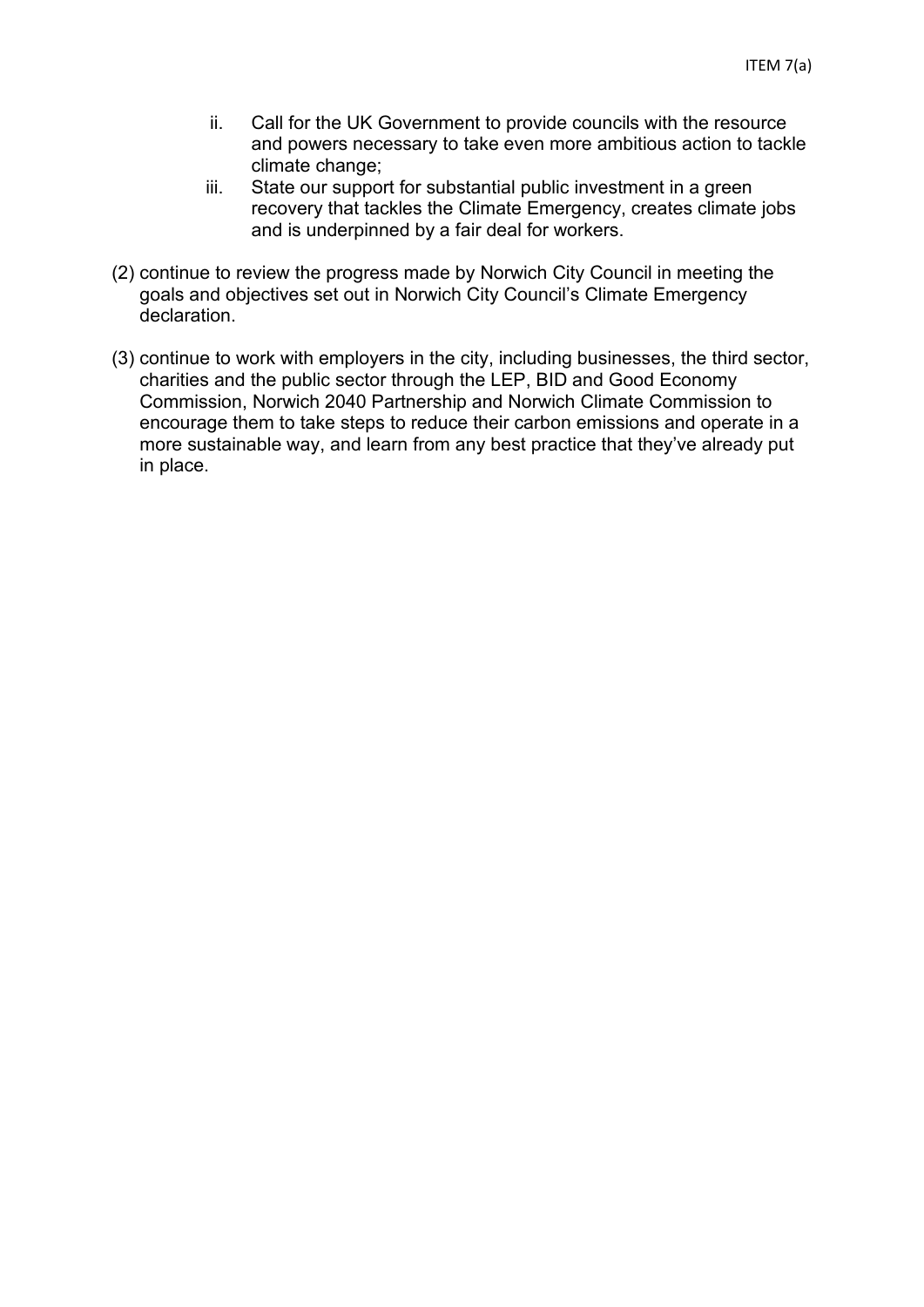| <b>Motion to: Council</b> |                                           |
|---------------------------|-------------------------------------------|
|                           | 28 September 2021                         |
|                           | <b>Subject:</b> Climate change adaptation |
|                           | <b>Proposer:</b> Councillor Carlo         |
|                           | <b>Seconder:</b> Councillor Osborn        |
|                           |                                           |

"The latest report by the Intergovernmental Panel on Climate Change provides a stark warning. The world must drastically cut greenhouse gases this decade if we are to stay within 1.5 degrees C or else face dire consequences. Extreme weather is becoming the norm under 1.1 C and yet we are headed towards 3C. The poorest communities are least responsible for these crises and are invariably the worst affected. The Climate Change Committee has repeatedly warned of the need for adaptation to climate change, saying the risks to all aspects of life in the UK have increased over the last five years. We must now adapt to the effects of future climate change, not merely the current consequences."

 $\_$  , and the set of the set of the set of the set of the set of the set of the set of the set of the set of the set of the set of the set of the set of the set of the set of the set of the set of the set of the set of th

Council **RESOLVES** to ask cabinet to:

- (1) Work with partners to share and implement climate change adaptation strategies to increase the climate resilience of the city and its citizens.
- (2) Develop and implement a climate change adaptation strategy which covers all areas of the City Council's work, including work carried out by whollyowned companies and contractors.
- (3) Continue working with partners such as the LGA to make the case to government for additional resources for local authorities for climate change mitigation and adaptation.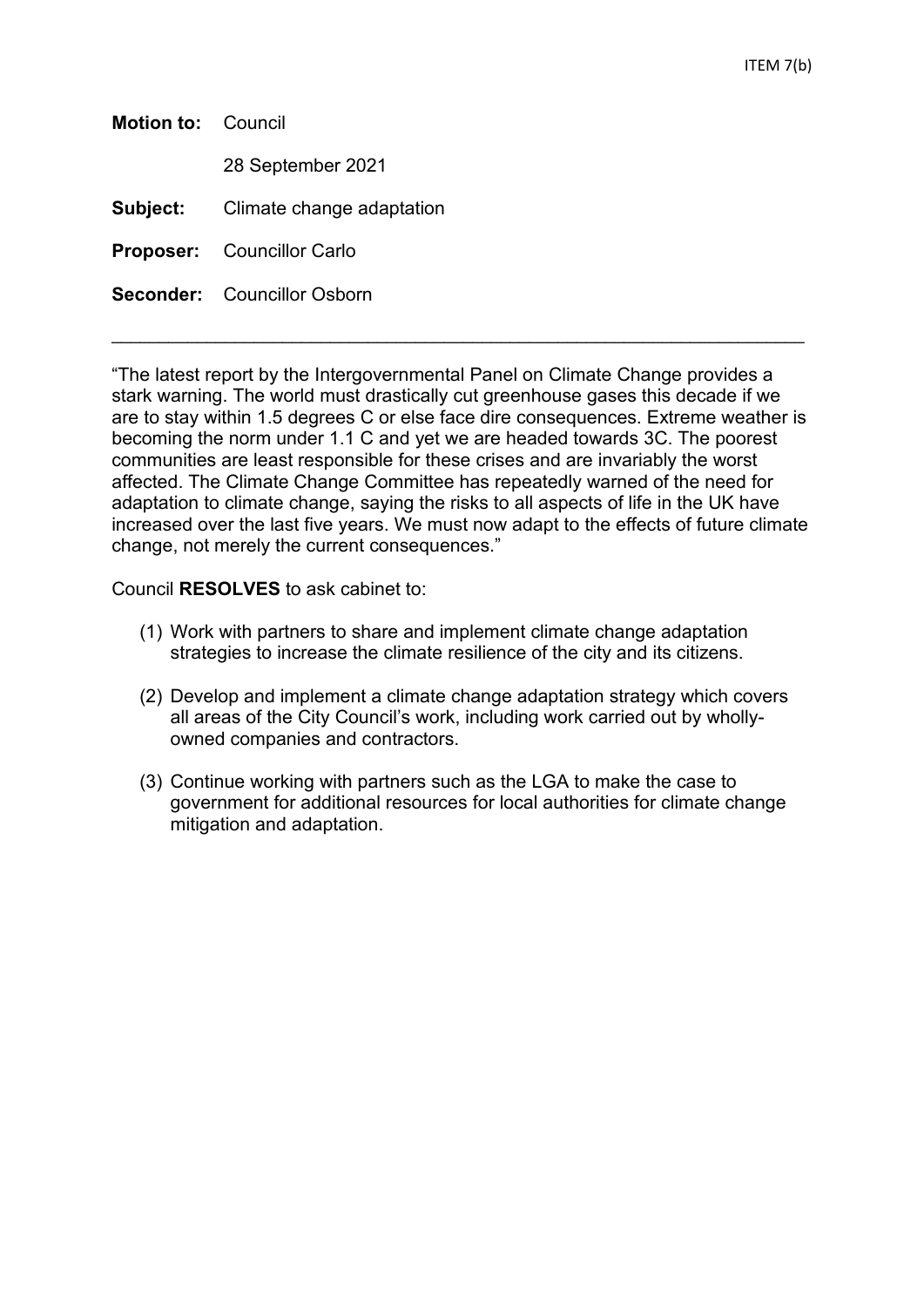| <b>Motion to: Council</b> |                                                      |
|---------------------------|------------------------------------------------------|
|                           | 28 September 2021                                    |
|                           | <b>Subject:</b> Glasgow Food and Climate Declaration |
|                           | <b>Proposer:</b> Councillor Davis                    |
|                           | <b>Seconder:</b> Councillor Osborn                   |
|                           |                                                      |

"Over the last decade food poverty in Norwich has significantly increased, a symptom of the increasing effects of wider climate change on aspects of our food system and society. Earlier this year Norwich City Council signed the Glasgow Food and Climate Declaration, joining other local authorities in speaking with a unified voice to renew their commitments to develop sustainable food policies, promote mechanisms for joined-up action and call on national governments to put sustainable food and farming at the heart of the global response to the climate emergency.

 $\_$  , and the set of the set of the set of the set of the set of the set of the set of the set of the set of the set of the set of the set of the set of the set of the set of the set of the set of the set of the set of th

## Council **RESOLVES** :

- 1) To note;
	- a) Its concern that the COVID-19 crisis has exposed the fragility of our food systems, the vulnerabilities of large parts of urban and rural populations and the critical need for preparedness and resilience in the face of shocks;
	- b) that food systems currently account for 21-37% of total greenhouse gas emissions (GHGs), and are at the heart of many of the world's major challenges today including biodiversity loss, enduring hunger and malnutrition, and an escalating public health crisis;
	- c) that unsustainable dynamics pervade the whole food chain, primarily stemming from industrial food and farming systems which exploit all aspects of agriculture to maximise profits; this should be addressed through the involvement of all food system stakeholders in decisionmaking for a sustainable and just transition – including food and farm workers, civil society groups, researchers, indigenous communities, women, and especially youth whose future are the most at risk from the effects of climate change and biodiversity loss;
	- d) systemic inequality is pervasive throughout the food system, and disproportionately affects communities ranging from people living in poverty, people experiencing racism, people displaced due to climate change or conflict, people with precarious legal status, and many others; and many of these same groups are exploited for their labour globally;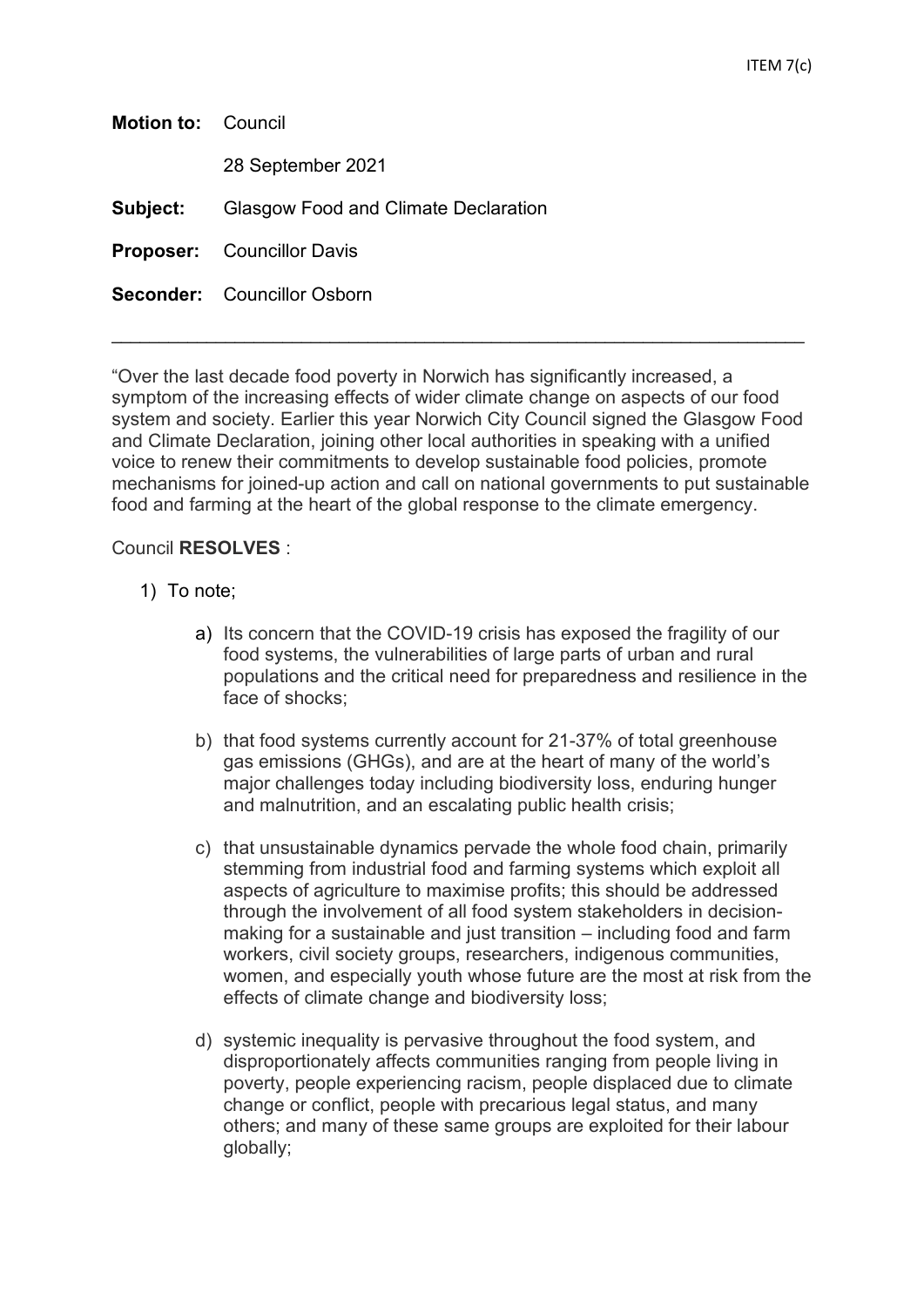- e) that only Sustainable Development Goals can identify effective intervention points to accelerate climate action while delivering many complementary benefits, including the promotion of biodiversity, ecosystem regeneration and resilience, circularity, equity, access to healthy and sustainable diets for all, and the creation of resilient livelihoods for farm and food workers;
- f) that cities and regions are leading the way in pioneering integrated food policies and strategies at the local level to reduce their environmental footprint, drive sustainable food system development and ensure greater resilience to shocks;
- g) the number of commitments on sustainable urban and regional food policies already made by cities, local and regional governments over the last two decades, in particular the 2014 World Urban Forum Medellin, the 2015 Milan Urban Food Policy Pact (MUFPP), the 2015 Seoul Declaration, the 2016 New Urban Agenda, and the 2019 C40 Good Food Cities Declaration;
- h) that actions must be aligned horizontally (across policy areas) and vertically (between different levels of governance) to accelerate the transition to sustainable food systems;
- i) that cross-sectoral, multi-level, and multi-actor governance of food systems is required in order for sustainable and just food systems to take root, and that this requires national governments to take a proactive and enabling role;
- j) that without accompanying regulatory and legislative reforms at the national level, the impact of such partnerships and policies will be limited;
- 2) That we, the undersigned elected leaders of subnational governments, in anticipation of the 26th Conference of Parties of the UNFCCC in Glasgow, commit to accelerate climate action by building and facilitating sustainable food systems transformation, by:
	- a) Continuing the work with appropriate partners within existing budgets to develop and implement, where relevant, integrated food policies and strategies as key tools in the fight against climate change; and ensuring that these instruments adopt a food systems approach that involves actors across all parts of the food chain; continue to support local food producers especially community gardens and allotments; include metrics to assess GHG emissions reduction targets from food systems, as well as opportunities for cooperation and best practice sharing between subnational governments.
	- b) Reducing greenhouse gas (GHG) emissions from urban and regional food systems in accordance with the Paris Agreement and the Sustainable Development Goals and building sustainable food systems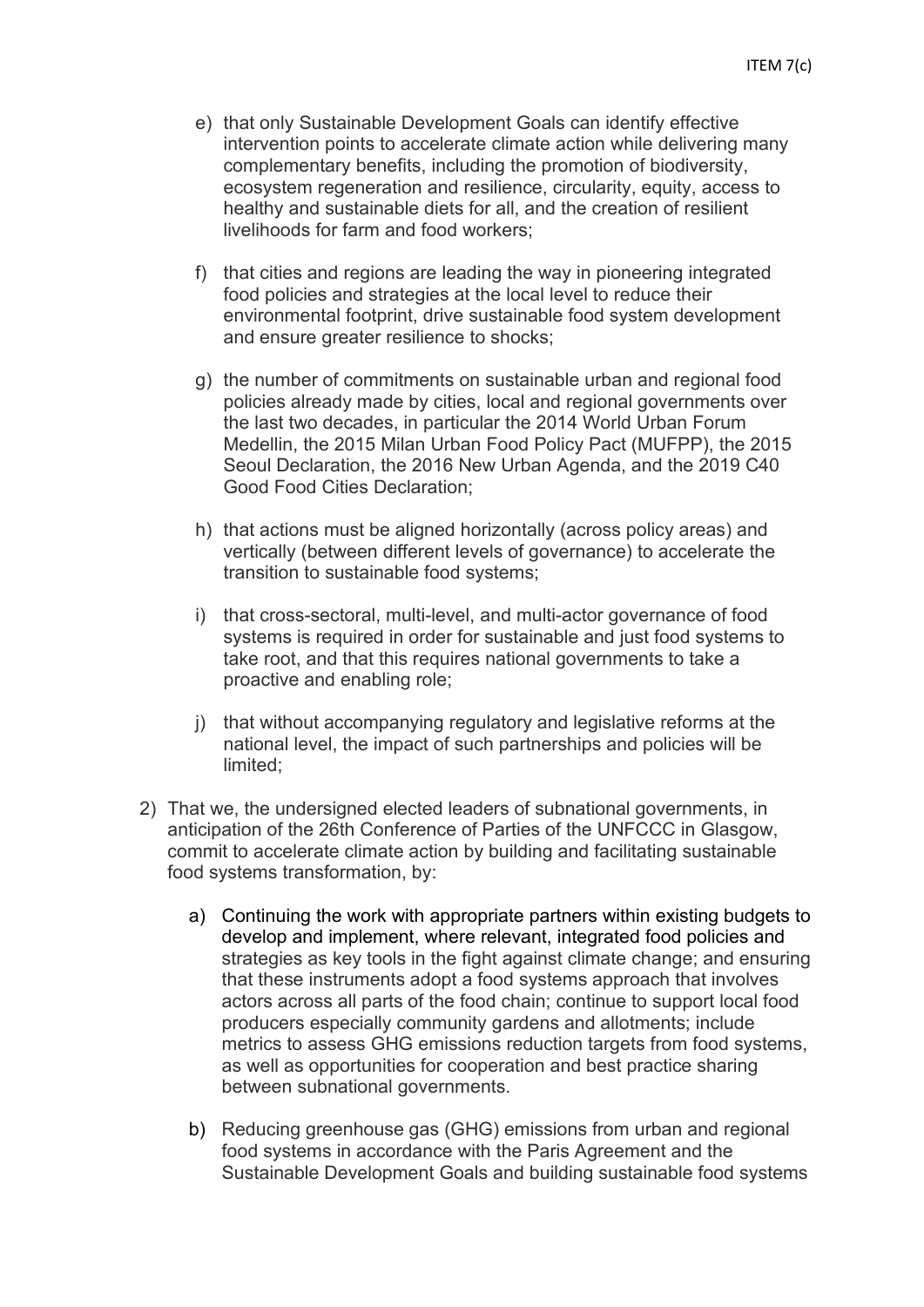that are able to rebuild ecosystems and deliver safe, healthy, accessible, affordable, and sustainable diets for all.

c) Calling on government to establish supportive and enabling policy frameworks and multi-level and multi-actor governance mechanisms, allowing coordinated decision-making on food systems. These mechanisms will support the drafting of inclusive national food policies to be included into the revisions of the Nationally Determined Contributions (NDCs).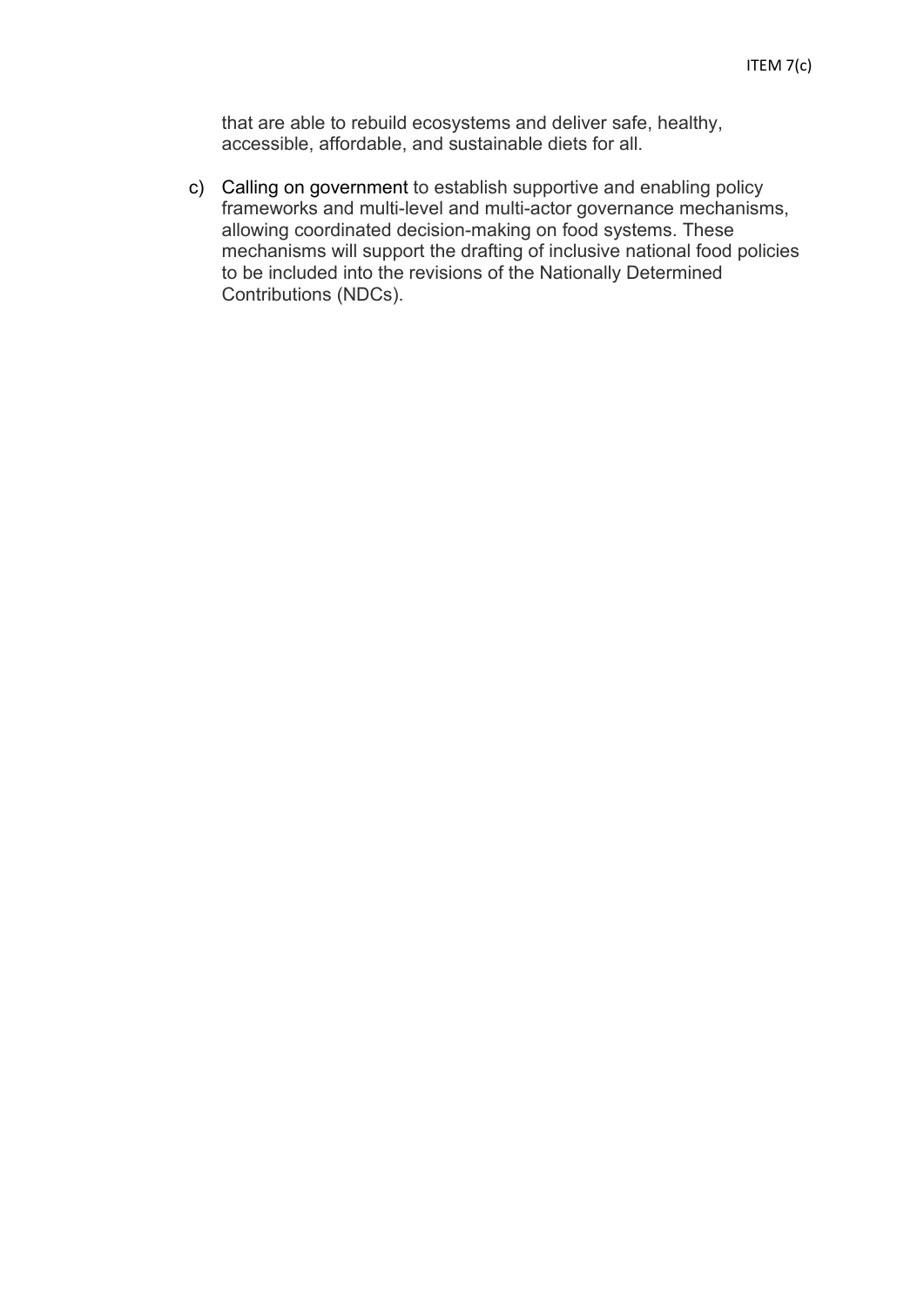| <b>Motion to: Council</b> |                                     |  |
|---------------------------|-------------------------------------|--|
|                           | 28 September 2021                   |  |
| Subject:                  | Lift the ban coalition              |  |
|                           | <b>Proposer:</b> Councillor Wright  |  |
|                           | <b>Seconder:</b> Councillor Ackroyd |  |
|                           |                                     |  |

As of the end of June 2021, in Norwich, there are 117 people seeking asylum in receipt of Section 95 support, and global events over the summer may well see this figure increase.

Since 2002, people seeking asylum have only able to apply for the right to work after they have been waiting for a decision on their asylum claim for over a year, and only if they can be employed into one of the narrow, highly-skilled professions included on the Government's Shortage Occupation List but currently people seeking asylum are left to live on £5.66 per day, struggling to support themselves and their families, and left vulnerable to destitution, isolation, and exploitation.

71% of people polled agreed with the statement: "when people come to the UK seeking asylum it is important they integrate, learn English and get to know people. It would help integration if asylum-seekers were allowed to work if their claim takes more than six months to process".

The potential foregone economic gain for the UK economy of allowing people to work is estimated to be £42.4million via increased taxable income and reduced payments of accommodation/subsistence support.

## Council **RESOLVES** to

- 1) Recognise that:
	- a. people seeking asylum want to be able to work so that they can use their skills and make the most of their potential, integrate into their communities, and provide for themselves and their families.
	- b. restrictions on right to work can lead to extremely poor mental health outcomes, and a waste of potentially invaluable talents and skills both for the economy of Norwich and the UK.
	- c. allowing people seeking asylum the right to work would therefore lead to positive outcomes for those seeking asylum in Norwich and for the local and national economy.
- 2) Applaud the efforts of several MPs (Christine Jardine Lib Dem, Carol Monaghan – SNP and Chris Stephens – SNP) who have introduced Private Members' Bills to grant asylum seekers the right to work.